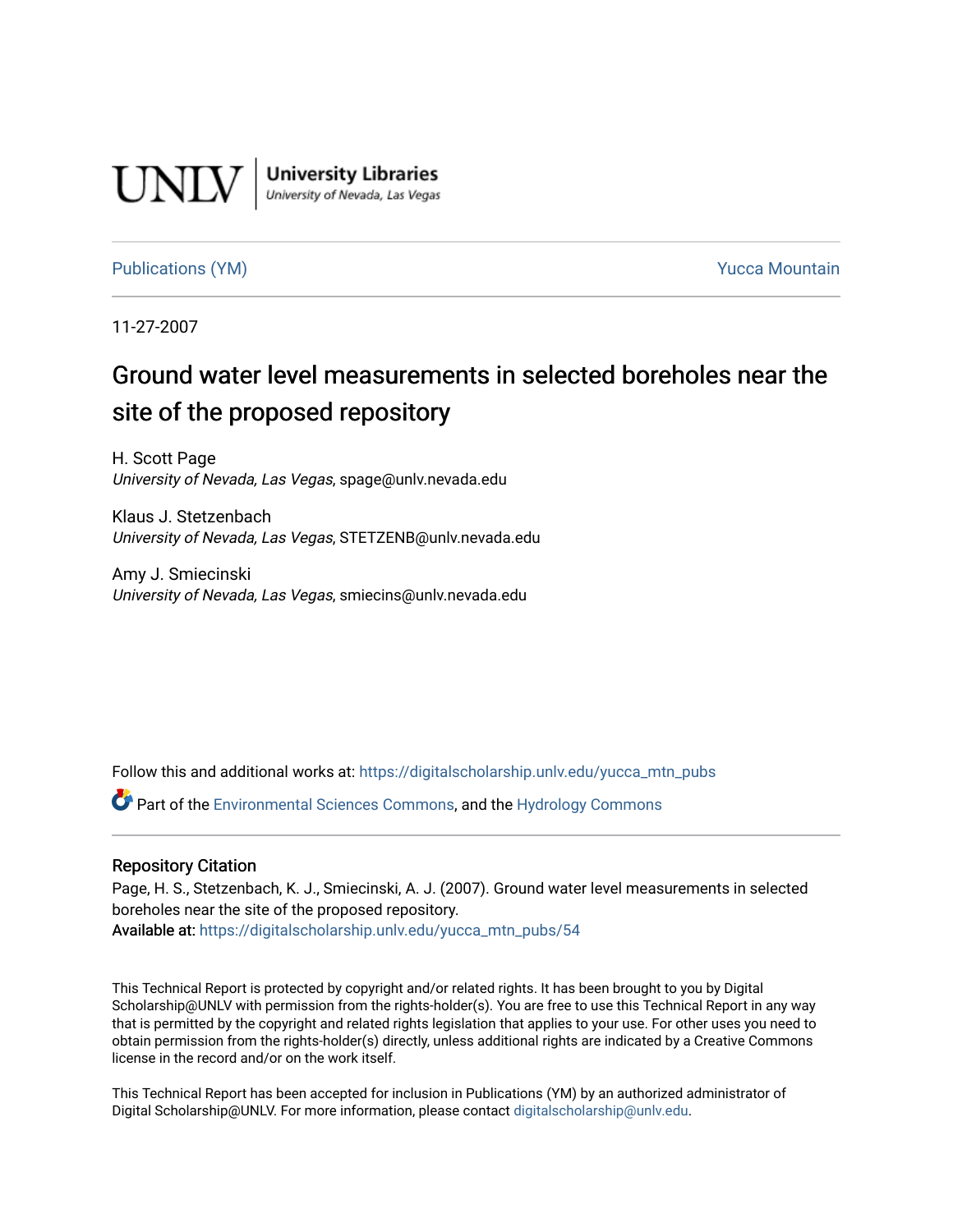

# **FINAL TECHNICAL REPORT**

| Title:                                          |                                  | <b>Ground Water Level Measurements in Selected Boreholes</b><br><b>Near the Site of the Proposed Repository</b> |                        |
|-------------------------------------------------|----------------------------------|-----------------------------------------------------------------------------------------------------------------|------------------------|
| Document Identifier:<br>Task No.:               | TR-07-005<br><b>ORD-FY04-005</b> |                                                                                                                 |                        |
| <b>REVISION:</b>                                | $\overline{0}$                   |                                                                                                                 |                        |
|                                                 |                                  |                                                                                                                 |                        |
| Author(s):                                      | H. Scott Page                    |                                                                                                                 |                        |
| <b>Approvals:</b><br>Principal<br>Investigator: | K.J. Stetzenbach                 | (signature)                                                                                                     | $37N_{0}$ vo /<br>date |
| QA Manager:                                     | Amy J. Smiecinski                | (signature)                                                                                                     | 11-29-07<br>date       |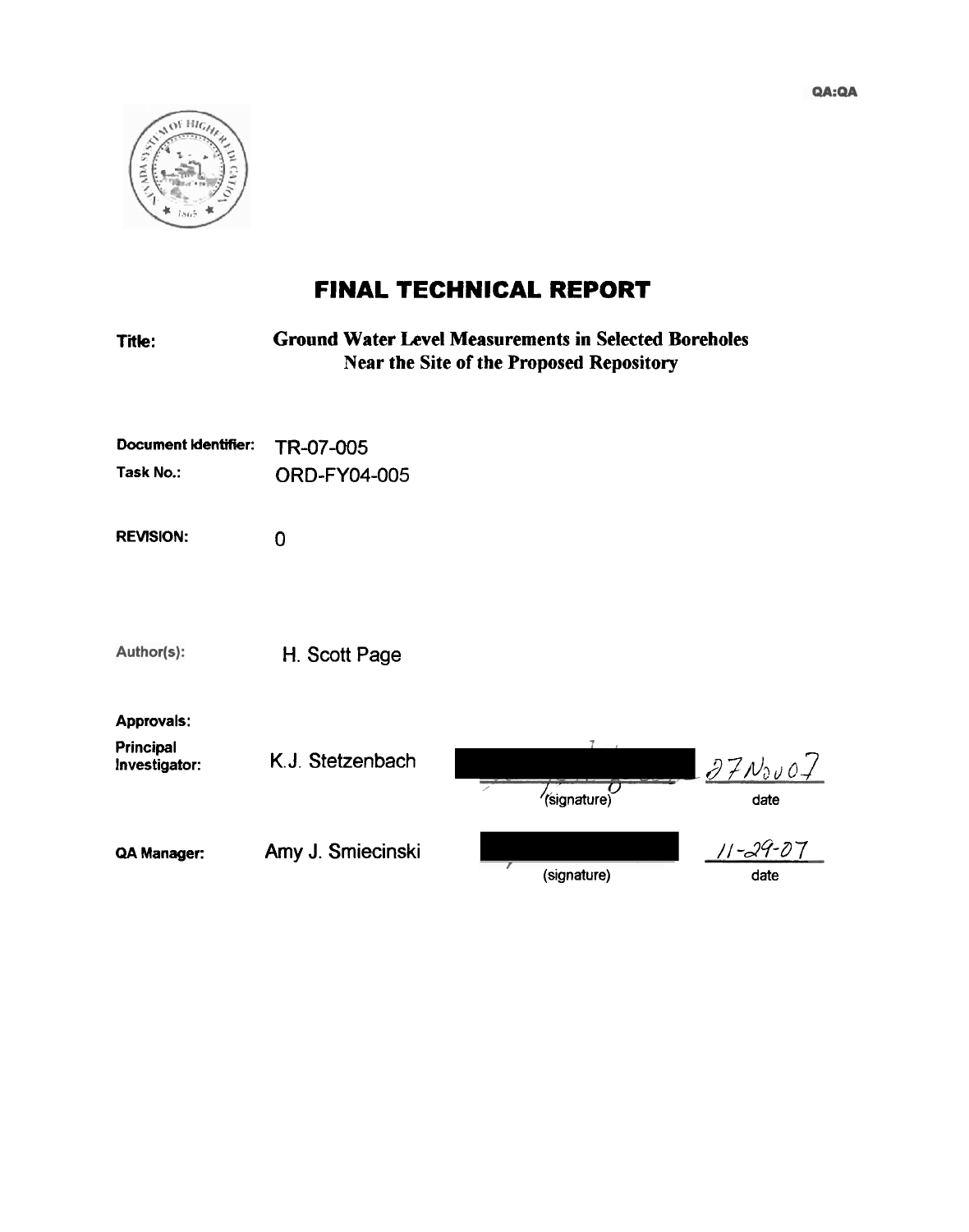# **No. TR-07-005, Revision 0 Page 2 of 13**

# 1.0 TABLE OF CONTENTS

| SEC.<br>1.0 | <b>TITLE</b>                    | <b>PAGE</b>                                                                                                                                                           |
|-------------|---------------------------------|-----------------------------------------------------------------------------------------------------------------------------------------------------------------------|
| 2.0         | <b>PURPOSE</b><br>2.1<br>2.2    |                                                                                                                                                                       |
| 3.0         | 3.1                             | <b>QUALITY ASSURANCE</b>                                                                                                                                              |
| 4.0         | 4.1                             | <b>INTRODUCTION</b>                                                                                                                                                   |
| 5.0         | 5.1                             | <b>METHODS AND MATERIALS</b>                                                                                                                                          |
| 6.0         | 6.1                             | <b>ASSUMPTIONS</b>                                                                                                                                                    |
| 7.0         | 7.1<br>7.2<br>7.3<br>7.4<br>7.5 | RESULTS, DISCUSSION, AND CONCLUSIONS<br>Rapid Ground Water Level Rise After Storm Events in Forty Mile Canyon 7<br>Synoptic Measurements and Barometric Influences on |
| 8.0         | 8.1<br>8.2                      |                                                                                                                                                                       |
| 9.0         | SOFTWARE.<br>9.1                |                                                                                                                                                                       |
|             | LIST of FIGURES                 |                                                                                                                                                                       |
| Figure 1:   |                                 | Ground Water Levels and Total Precipitation in UE29a1 Borehole During Storm                                                                                           |
| Figure 2:   |                                 | Seismically-Induced Ground Water Level Fluctuations in USW H-4 Borehole                                                                                               |
| Figure 3:   |                                 | Simultaneous Ground Water Level Fluctuations in USW H-6 & USW WT-109                                                                                                  |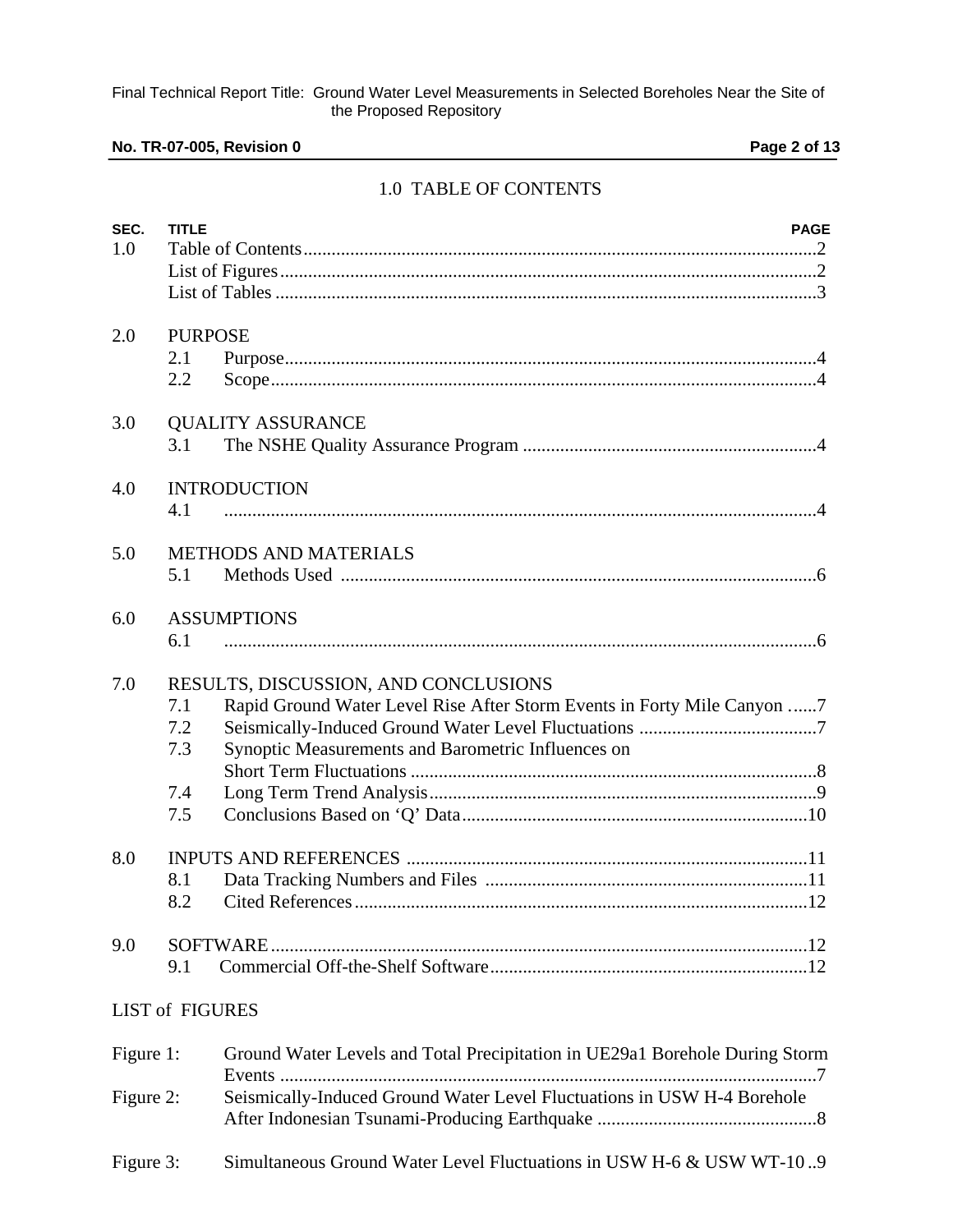## **No. TR-07-005, Revision 0 Page 3 of 13**

#### LIST OF TABLES

| Table 1: |  |  |  |  |  | Wells Comprising the Yucca Mountain Ground Water Level Network5 |  |
|----------|--|--|--|--|--|-----------------------------------------------------------------|--|
|          |  |  |  |  |  |                                                                 |  |

Table 2: List of Data Tracking Numbers (DTN) For Data Used in Figures 1, 2, and 3…11

Table 3: Measurement and Test Equipment Software Description ……………………..12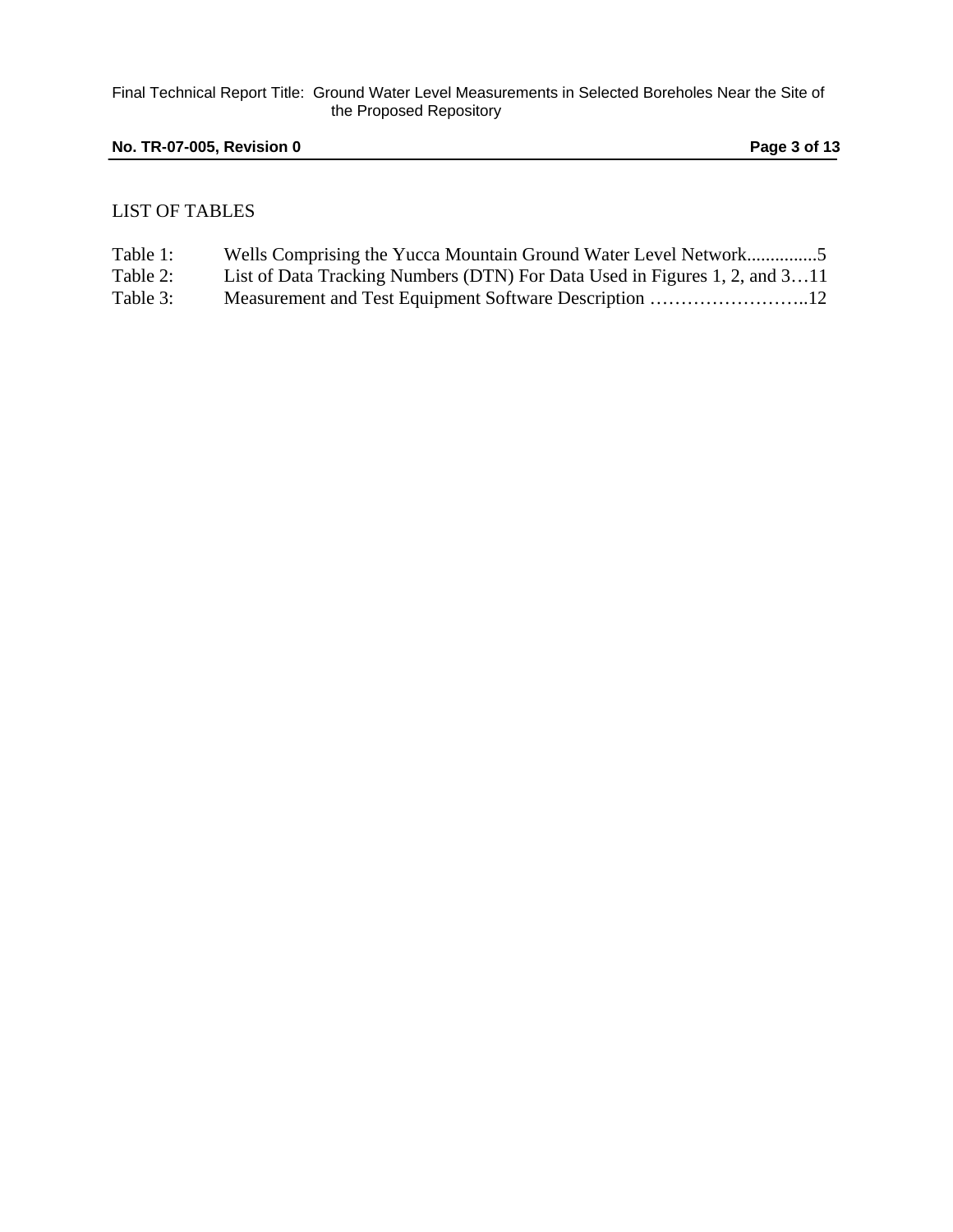#### **No. TR-07-005, Revision 0 Page 4 of 13**

# 2.0 PURPOSE

- 2.1 The purpose of this report is to summarize the work and present conclusions of Project Activity Task FY-04-005 conducted under DE-FC28-04RW12232 between the U.S. Department of Energy and the Nevada System of Higher Education (NSHE). The work was conducted in the Harry Reid Center for Environmental Studies of the University of Nevada – Las Vegas from Oct 1, 2003 to Sept 30, 2007.
- 2.2 The scope of this report includes a summation of purpose, methods, results, conclusions, recommendations, and intended use of the data produced under agreement.

## 3.0 QUALITY ASSURANCE

3.1 This work was conducted in accordance with the NSHE Quality Assurance Program. No subtask status was changed to non-Q. All conclusions of this report were based on qualified data; no unqualified data were used to support any conclusions.

# 4.0 INTRODUCTION

- 4.1 The Harry Reid Center for Environmental Studies at the University of Nevada Las Vegas (HRC) acquired quarterly and continuous data on water levels from approximately 26 boreholes that comprise a periodic monitoring network (Table 1) between October 2003 and September 2007. During this period we continued to observe and analyze short and long-term ground water level trends in periodically monitored boreholes. In this report we summarize and discuss four key findings derived from analysis of water level data acquired during this period:
	- 1. Rapid ground water level rise after storm events in Forty Mile Canyon
	- 2. Seismically-induced ground water level fluctuations
	- 3. A sample of synoptic observations and barometric influences on short term fluctuations
	- 4. Long term ground water level trends observed from mid-2001 through late-2005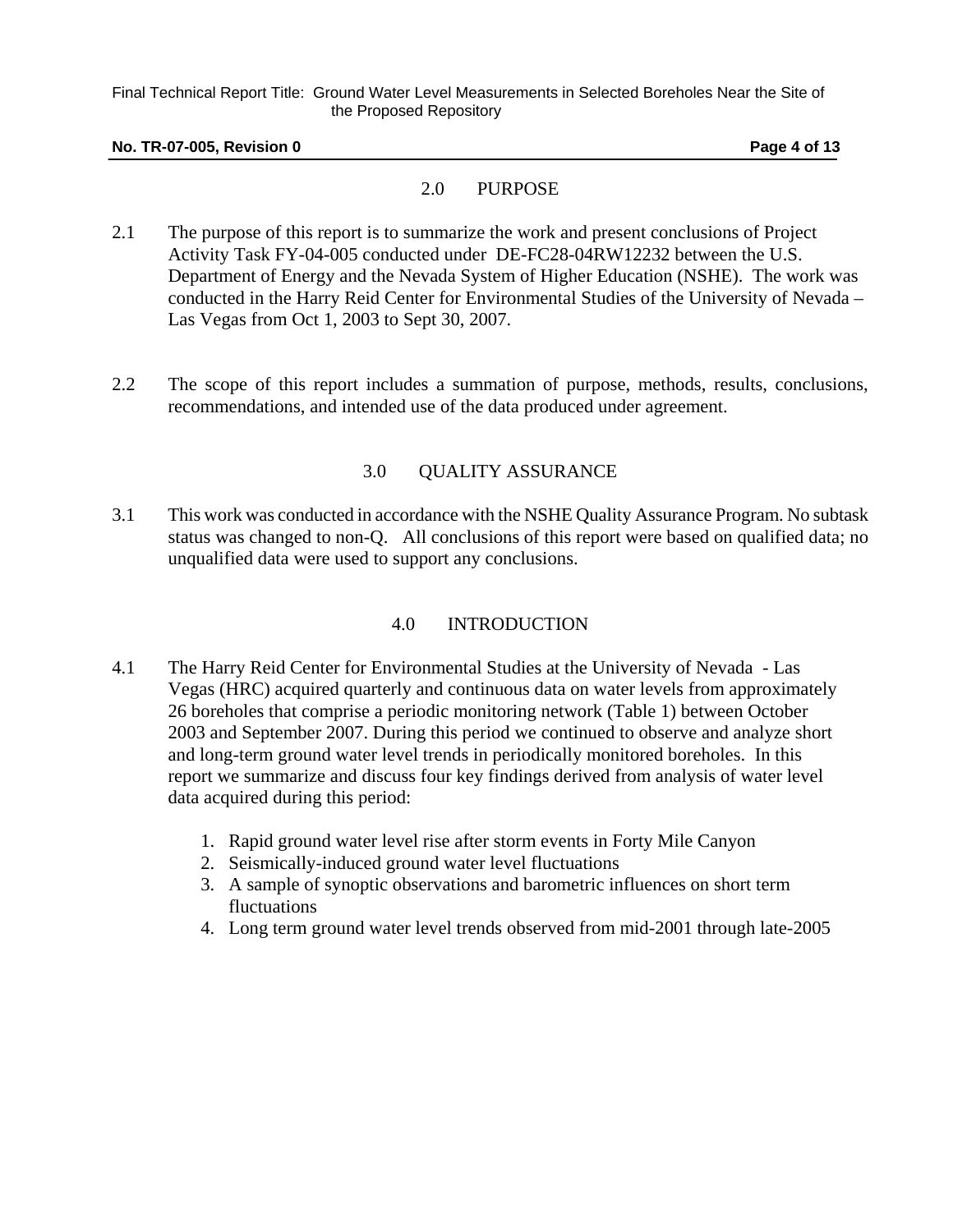#### **No. TR-07-005, Revision 0 Page 5 of 13**

|                  |                                    |                                                      | Table 1. Wens Comprising the Tucca Mountain Ground Watch Level Network |                                 |                                                                           |                                                                         |                                                   |
|------------------|------------------------------------|------------------------------------------------------|------------------------------------------------------------------------|---------------------------------|---------------------------------------------------------------------------|-------------------------------------------------------------------------|---------------------------------------------------|
| <b>Number</b>    | <b>Number</b><br>Measure-<br>ments | <b>YMP Well</b><br>Name                              | <b>Physiographic Location</b>                                          | Depth to<br>Water<br>$(fect)^1$ | <b>Borehole</b><br><b>Deviation</b><br><b>Factor</b><br>$(\text{feet})^2$ | <b>Measuring Point</b><br>Correction<br>Upper/Lower (feet) <sup>3</sup> | Reference<br><b>Elevation Point</b><br>$(fect)^4$ |
| 1                | $\mathbf{1}$                       | <b>UE29 a1</b>                                       | <b>Upper Forty Mile Wash</b>                                           | 91                              | <b>NA</b>                                                                 | 2.46                                                                    | 3984.20                                           |
| $\overline{2}$   | $\mathbf{1}$                       | <b>UE29 a2</b>                                       | <b>Upper Forty Mile Wash</b>                                           | 97                              | $\mathbf{NA}$                                                             | 2.52                                                                    | 3985.12                                           |
| $\mathbf{3}$     | $\mathbf{1}$                       | <b>UE29 UZN 91</b>                                   | <b>Upper Forty Mile Wash</b>                                           | 58                              | $\mathbf{NA}$                                                             | 2.00                                                                    | 3949.34                                           |
| 4                | $\mathbf{1}$                       | USW WT-1                                             | <b>Upper Busted Butte Wash</b>                                         | 1545                            | $-1.07$                                                                   | 1.03                                                                    | 3939.64                                           |
|                  |                                    |                                                      |                                                                        |                                 |                                                                           |                                                                         |                                                   |
| 5                | $\mathbf{1}$                       | $\,$ USW WT-2 $\,$                                   | <b>Tributary to Drill Hole</b><br>Wash                                 | 1873                            | $-1.46$                                                                   | $-1.00$                                                                 | 4268.80                                           |
| 6                | $\mathbf{1}$                       | <b>UE-25 WT-3</b>                                    | <b>South End Fran Ridge</b>                                            | 985                             | $-0.89$                                                                   | 1.47                                                                    | 3378.76                                           |
| 7                | $\mathbf{1}$                       | <b>UE-25 WT-4</b>                                    | <b>Lower Prow Ridge</b>                                                | 1440                            | $-1.49$                                                                   | 1.02                                                                    | 3835.00                                           |
| 8                | $\mathbf{1}$                       | <b>UE-25 WT-6</b>                                    | <b>Upper Yucca Wash</b>                                                | 919                             | $-0.67$                                                                   | 1.52                                                                    | 4312.47                                           |
| $\boldsymbol{9}$ | $\mathbf{1}$                       | USW WT-7                                             | <b>Solitario Canyon</b>                                                | 1380                            | $-0.11$                                                                   | 0.99                                                                    | 3925.76                                           |
| 10               | $\mathbf{1}$                       | <b>USW WT-10</b>                                     | <b>Crater Flat</b>                                                     | 1140                            | $-0.1$                                                                    | 1.28                                                                    | 3684.75                                           |
| 11               | 1                                  | <b>UE-25 WT-12</b>                                   | <b>West Side Busted Butte</b>                                          | 1135                            | $-0.6$                                                                    | 0.56                                                                    | 3525.14                                           |
|                  |                                    |                                                      |                                                                        |                                 |                                                                           |                                                                         |                                                   |
| 12               | $\mathbf{1}$                       | <b>UE-25 WT-13</b>                                   | <b>Lower 40-Mile Wash</b>                                              | 995                             | $-0.04$                                                                   | $-1.00$                                                                 | 3387.50                                           |
| 13               | $\mathbf{1}$                       | <b>UE-25 WT-14</b>                                   | <b>Mouth of Drill Hole Wash</b><br>- North End of Fran<br><b>Ridge</b> | 1135                            | $-0.28$                                                                   | 1.02                                                                    | 3529.44                                           |
| 14               | $\mathbf{1}$                       | <b>UE-25 WT-15</b>                                   | <b>Lower 40-Mile Wash</b>                                              | 1160                            | $-0.62$                                                                   | 1.03                                                                    | 3552.04                                           |
| 15               | $\mathbf{1}$                       | <b>UE-25 WT-16</b>                                   | <b>Upper Yucca Wash</b>                                                | 1550                            | $-0.21$                                                                   | 1.03                                                                    | 3970.86                                           |
| 16               | $\mathbf{1}$                       | <b>UE-25 WT-17</b>                                   | <b>Busted Butte Wash</b>                                               | 1295                            | $-1.58$                                                                   | 1.34                                                                    | 3686.91                                           |
| 17               | $\mathbf{1}$                       | UE-25 c-2                                            | <b>C-Well Complex</b>                                                  | 1319                            | $-0.19$                                                                   | 1.31                                                                    | 3713.55                                           |
|                  |                                    | <b>USW G-2</b>                                       |                                                                        |                                 |                                                                           |                                                                         |                                                   |
| 18               | $\mathbf{1}$                       | (tube 2)                                             | <b>Prow Ridge</b>                                                      | 1751                            | $-0.08$                                                                   | $\bf 0.88$                                                              | 5097.95                                           |
| 19               | $\boldsymbol{2}$                   | USW H-1<br>(2tubes)                                  | <b>Upper Drill Hole Wash</b>                                           | $1864 -$<br>1877                | $-0.47$                                                                   | 1.02                                                                    | 4274.16                                           |
| 20               | 1                                  | <b>USW H-3</b><br><b>Upper Interval</b>              | <b>YM</b> Crest                                                        | 2464                            | $-0.26$                                                                   | 0.57                                                                    | 4867.03                                           |
| 21               | $\mathbf{1}$                       | <b>USW H-4</b><br>(Lower<br>Interval)                | <b>Tributary to Drill Hole</b><br>Wash                                 | 1700                            | $-0.21$                                                                   | 1.96/1.01                                                               | 4095.86                                           |
| 22               | $\boldsymbol{2}$                   | <b>USW H-5</b><br>(Upper $\&$<br>Lower<br>Intervals) | <b>YM Crest</b>                                                        | 2307                            | $-0.26$                                                                   | 1.08/0.77                                                               | 4850.92                                           |
| 23               | $\boldsymbol{2}$                   | <b>USW H-6</b><br>(Upper $\&$<br>Lower<br>Intervals) | Solitario<br>Canyon                                                    | 1726                            | $-0.17$                                                                   | 0.68/0.77                                                               | 4270.75                                           |
| 24               | $\mathbf{1}$                       | <b>USW VH-1</b>                                      | <b>Crater Flat</b>                                                     | 603                             | -0.16                                                                     | 2.07                                                                    | 3159.39                                           |
| 25               | $\mathbf{1}$                       | <b>UE-25 J-11</b>                                    | <b>Jackass Flats</b>                                                   | 1042                            | NA                                                                        | 1.82                                                                    | 3442.19                                           |
| 26               | 1                                  | UE-25 J-12                                           | <b>Jackass Flats</b>                                                   | 745                             | NA                                                                        | 0.64                                                                    | 3130.89                                           |
| 27               | $\mathbf{1}$                       |                                                      |                                                                        |                                 |                                                                           | 0.54                                                                    | 3939.64                                           |
|                  |                                    | UE-25 J-13                                           | <b>Jackass Flats</b>                                                   | 930                             | <b>NA</b>                                                                 |                                                                         |                                                   |
| 28               | $\mathbf 1$                        | $UE-25$ p1                                           | <b>Near C-Well Complex</b>                                             | 1185.23                         | $-0.07$                                                                   | $-0.60$                                                                 | 3655.54                                           |
| 29               | $\mathbf{1}$                       | <b>USW SD-1 ST1</b>                                  | <b>YM</b> Crest                                                        | 2510                            | $-0.82$                                                                   | 2.52                                                                    | 4906.42                                           |

Table 1. Wells Comprising the Yucca Mountain Ground Water Level Network

**Unqualified. For information only. Do not use for quality-affecting work. 1 Depths are approximate: DIDs 005SP.001 - 005** . **2 Adjusts for deviation from vertical by adding/subtracting a correction factor**: **MOY-950516-25-01 <sup>3</sup> Adjusts for height of well stickup: DTN MO9906GPS98410.000; <sup>4</sup> Reference Elevation Point**: **DTN MO9906GPS98410.000**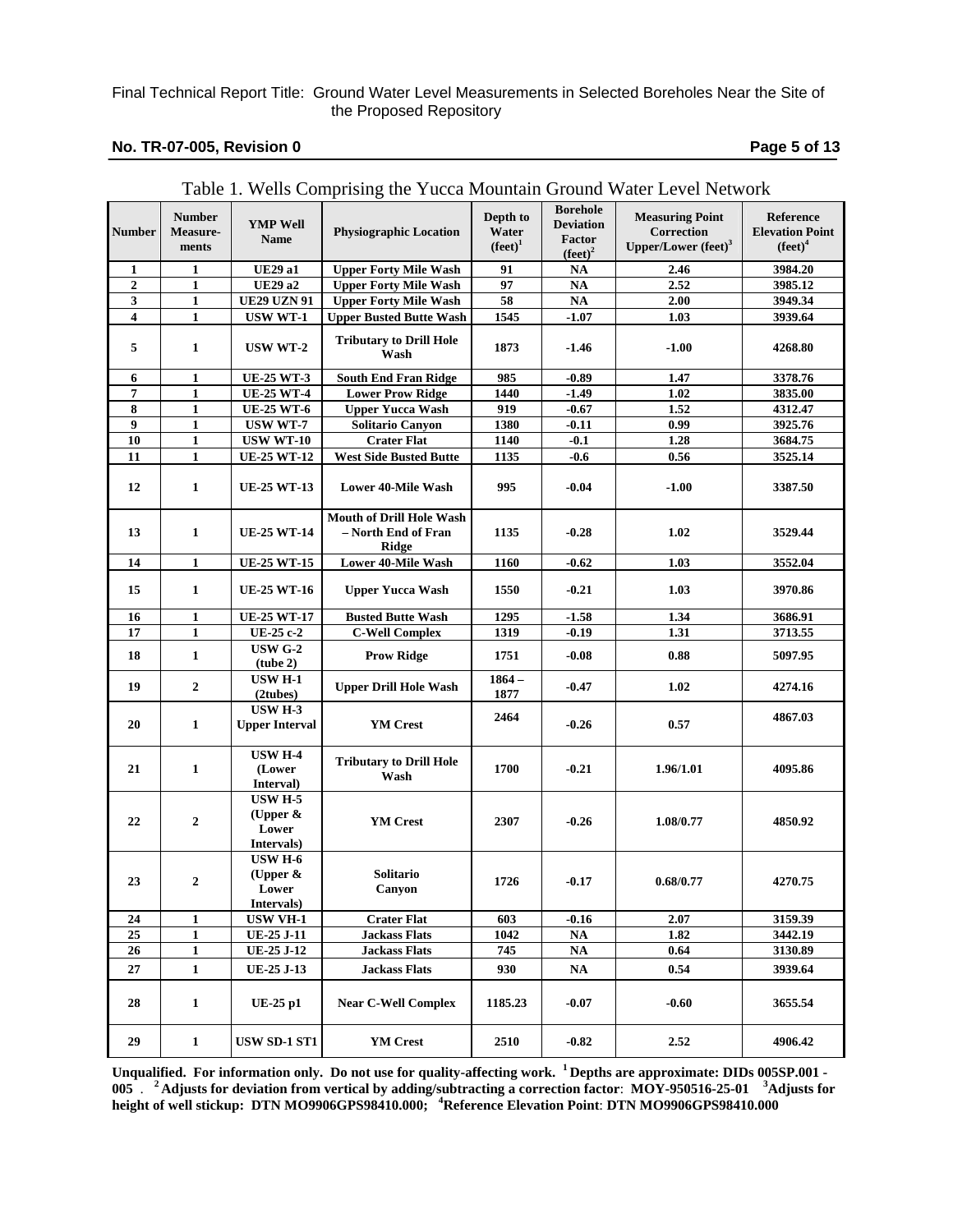#### **No. TR-07-005, Revision 0 Page 6 of 13**

## 5.0 METHODS AND MATERIALS

5.1 Ground water level measurements were obtained using two primary methods, manual and electronic. Manual methods involve the use of three types of tapes: two Powered Electric Tape (PET), and a Reference Steel Tape, and a hand-held steel tape. Electronic methods involve the use of commercially available pressure transducers which convert variations in water pressure overlying the transducer to user-defined measurements such as depth-to-water or water level altitude and store measurements in an on-board data logger. Tape-measured water level data are manually recorded in the field using standardized depth-to-water measurement forms then entered into spreadsheets in the office using Microsoft Excel®. Data reduction involves simple calculations embedded in spreadsheets (cell calculations) that account for a number of variables affecting water level measurements including borehole deviation, measurement point, ground surface elevation, calibration data for the instrument in use for the measurement.

 Electronically-measured water level data are stored in a user-programmable, on-board microprocessor located in the downhole pressure transducer. Data are transmitted to surface using a laptop computer or hand-held personal data device in a proprietary data format, which may then be exported to commercial software for further processing, display, analysis, and reporting.

## 6.0 ASSUMPTIONS

- 6.1 Certain assumptions were made in conducting routine ground water level measurements. Most of these are equipment and borehole-related. The following have the greatest bearing on measurement accuracy, precision, and overall representativeness of the data collected with manual techniques:
	- The powered electric tape is in good condition with legible graduation markings
	- There are no errors in the observation or recording of the data;
	- The water level in the borehole does not vary during the period of measurement;
	- The water level in the borehole is representative of the water level of the formation which the borehole is open to;
	- The water level is not significantly changed by the submergence of the tape and weight, and,
	- The well is vented to the atmosphere and equilibrates prior to measuring.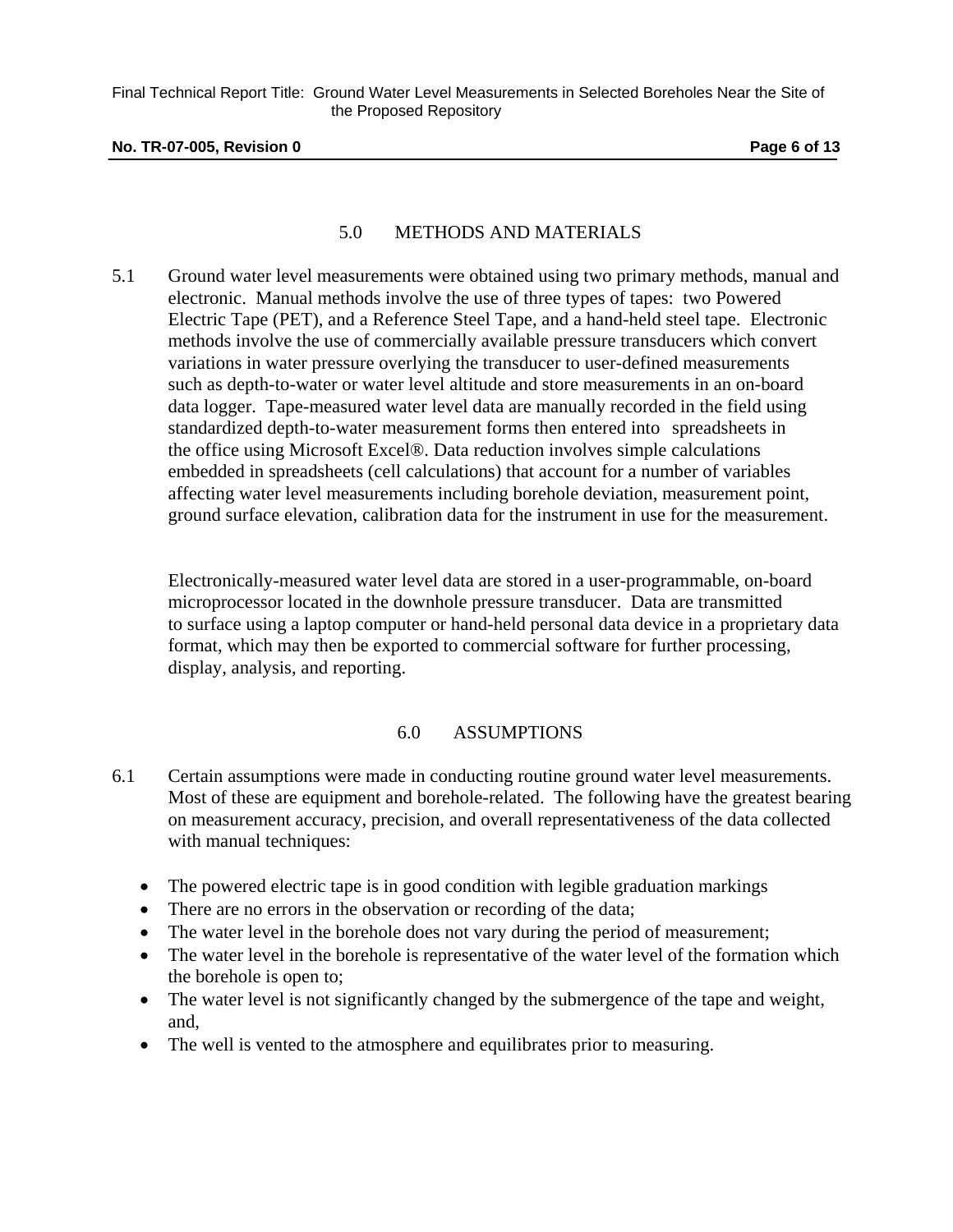# 7.0 RESULTS, DISCUSSION, AND CONCLUSIONS

## 7.1 Rapid Ground Water Level Rise After Storm Events in Forty Mile Canyon

During a series of wet winter storms between December 2004 and March 2005, we recorded the largest ground water level rise ever recorded in any Yucca Mountain borehole, almost 24 feet, in UE29 a1 an observation well emplaced in alluvial material along the main channel of upper Fortymile Wash (Figure 1). We combined water level data (blue line) from this borehole with precipitation gauge measurements (colored symbols for various rain gauges in the area) to assess possible relationships between precipitation, runoff, and ground water level rise.



 **Figure 1. Ground Water Levels and Total Precipitation in UE29 a1 Borehole During Storm Events (A. Brandt Graph, 2005). MSL = mean sea level**

## 7.2 Seismically-Induced Ground Water Level Fluctuations

We measured seismically-induced water level fluctuations in three regularly monitored boreholes resulting from the Indonesian earthquake of December 26, 2004: UE25 p1, USW H-4, and USW H-5. Early analysis showed the seismic wave reached these boreholes approximately 20 minutes after the initial shock in the Indian Ocean some 8,000 km from Yucca Mountain. Ground water levels in these wells were moving in response to barometrically-induced changes when the shock wave passed, inducing rapid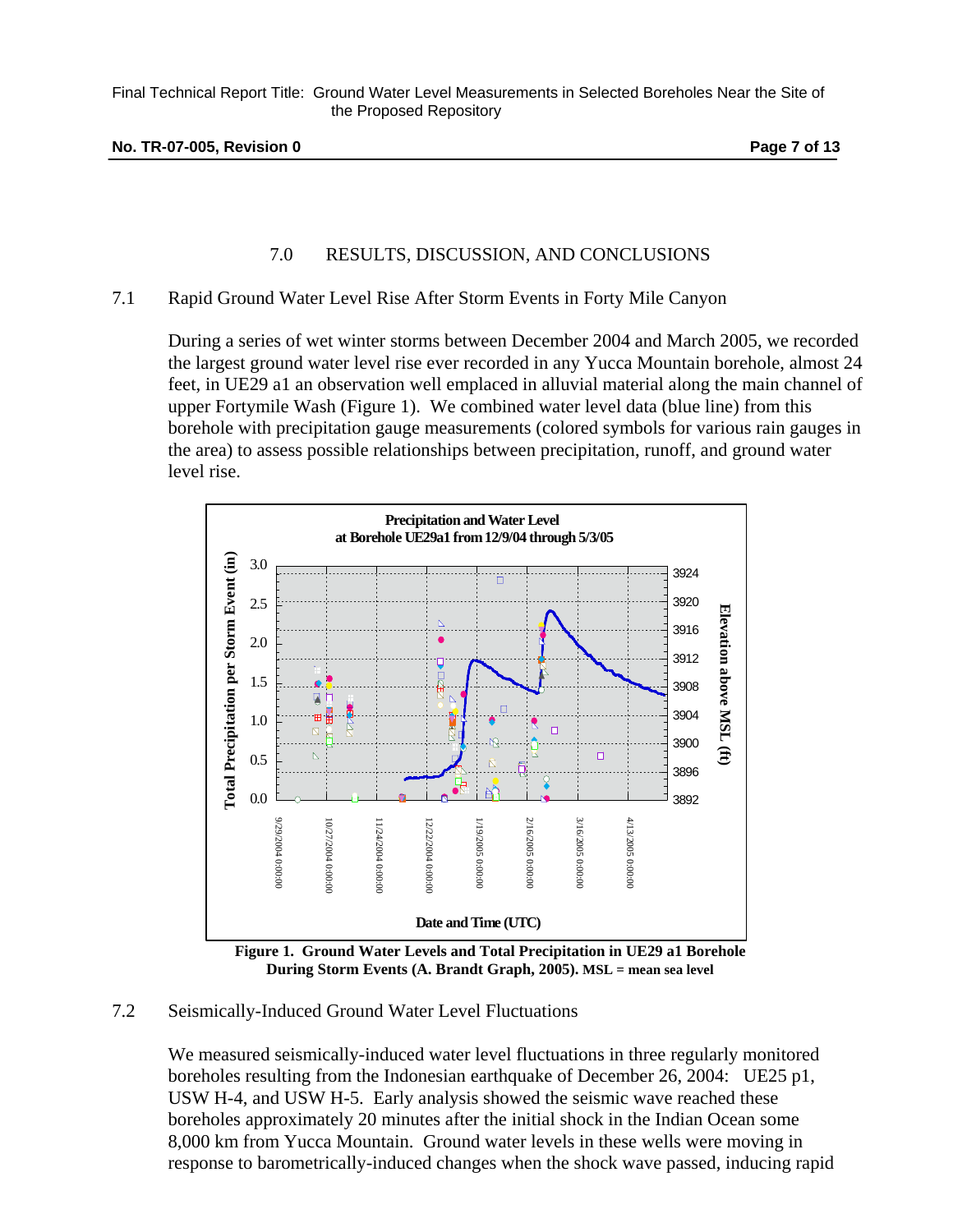#### **No. TR-07-005, Revision 0 Page 8 of 13**

level changes of less than 1-foot. An example of short-term response of water levels to seismic effects in borehole USW H-4 is shown in Figure 2, on 12/26/04 at approximately 0:00 hours Universal Coordinated Time (UTC).



**Figure 2. Seismically-Induced Ground Water Level Fluctuations in USW H-4 Borehole After Indonesian Tsunami-Producing Earthquake** 

## 7.3 Synoptic Measurements and Barometric Influences on Short Term Fluctuations

We produced large synoptic data sets consisting of tens of thousands of individual measurements using electronic measurement equipment. This enables wide area, simultaneous acquisition at multiple boreholes that may be useful for total flow system understanding. These data are synchronized to UTC for inter-comparison with seismic and other physical science information. These data were collected using hourly sampling rates except for UE25 WT13 which was sampled on a 24-hour rate. This program produced an archive of hundreds of thousands of QA measurements reported to the nearest 0.01-ft with 0.03-ft. accuracy. Much of the data were acquired in overlapping time periods, but not all. Nine boreholes comprised the synoptic measurement program: UE 25 WT13, UE25 p1, USW H4, USW H5, USW H6, USW WT2, USW WT 10, UE25 WT16, and UE29 a1. Figure 3 provides an example hydrograph showing simultaneous fluctuations in ground water levels in the USW H6 and USW WT10 boreholes which are located due west of Yucca Mountain crest near the Solitario Canyon fault.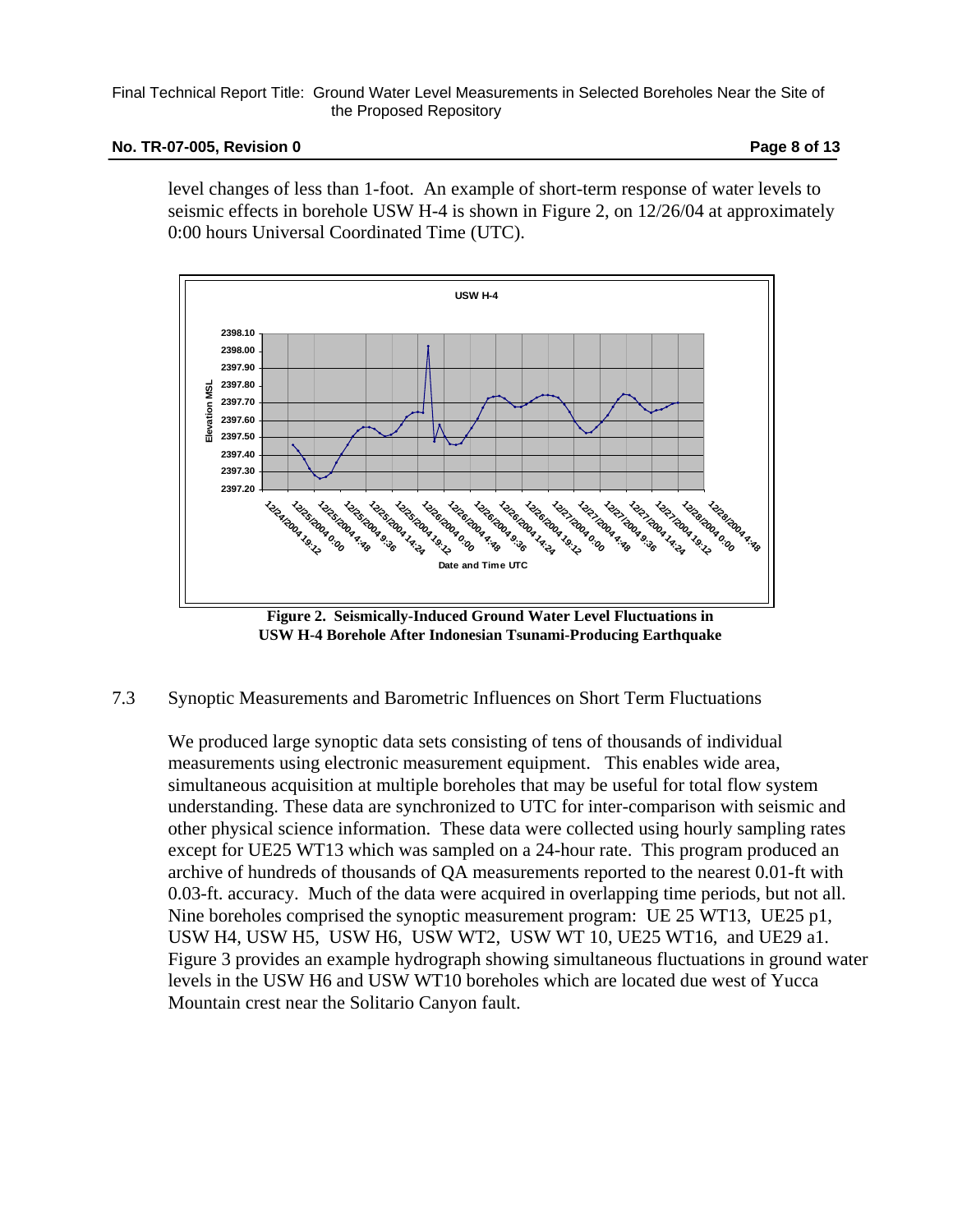#### **No. TR-07-005, Revision 0 Page 9 of 13**



**Figure 3. Simultaneous Ground Water Level Fluctuations in USW H-6 & USW WT-10** 

## 7.4 Long Term Trend Analysis

We analyzed ground water level data from boreholes in the periodic network acquired between July 2001 and December 2005 to determine overall trends which can suggest wide area changes in the potentiometric surface near Yucca Mountain. The trend summary indicated that in aggregate, ground water levels and the potentiometric surface near Yucca Mountain are remarkably stable.

- The mean fluctuation range of quarterly-measured ground water levels in 29 Yucca Mountain boreholes in the volcanic, carbonate, and alluvial flow systems comprising the periodic network for the mid 2001 –late 2005 period was 2.52 feet
- When the effects of the 2004 2005 precipitation-induced fluctuations in 3 boreholes located in alluvium (sediments deposited by flowing water) in upper reaches of Fortymile Wash are removed, mean fluctuation range was 1.33 feet
- Mean beginning-to-end-of-period change of quarterly-measured ground water levels from all flow system wells from the 2nd Quarter 2001 to the 4th Quarter 2005 was + 0.59 feet
- When the effects of the 2004 2005 precipitation-induced fluctuations in 3 alluvial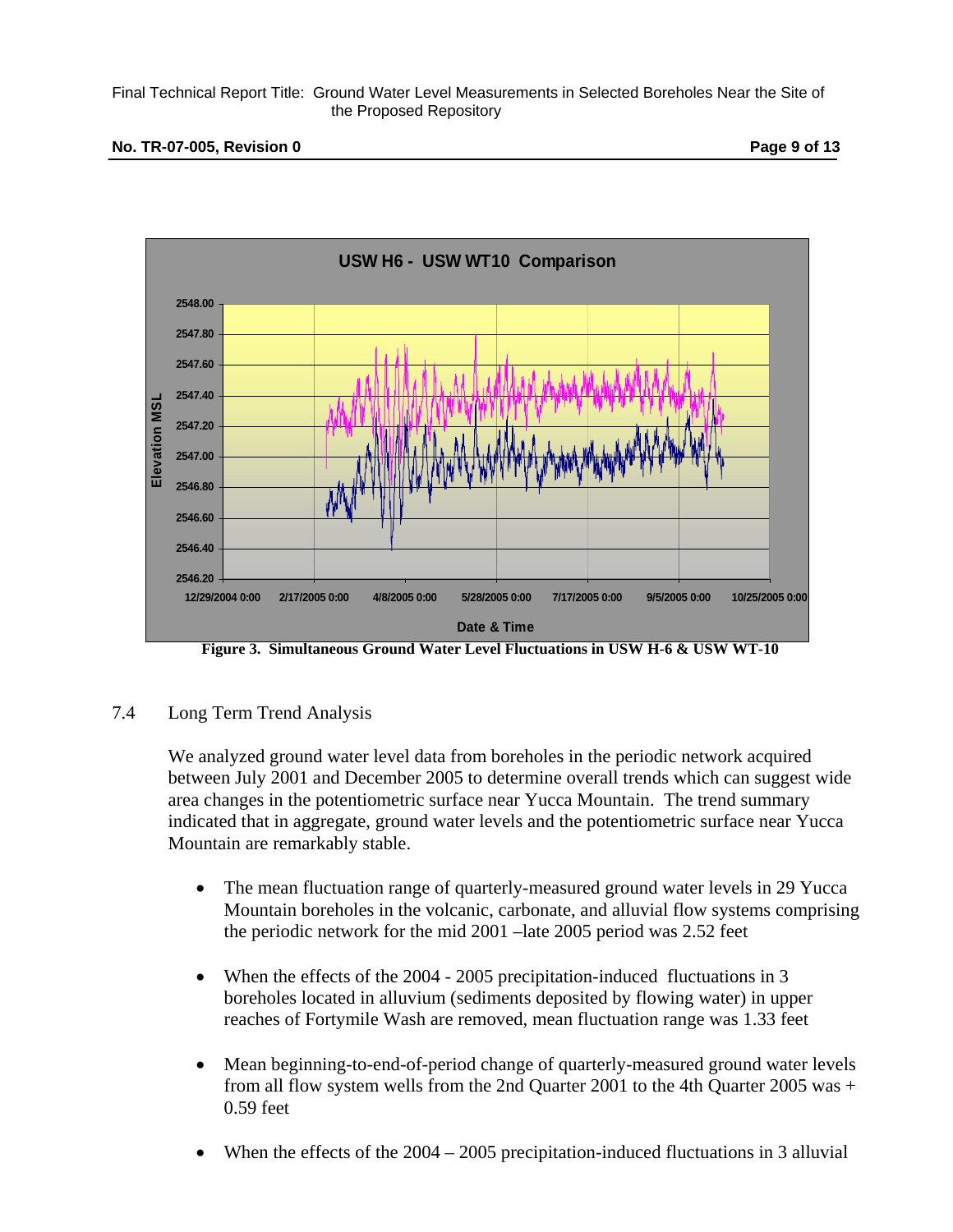#### **No. TR-07-005, Revision 0 Page 10 of 13 Page 10 of 13**

system boreholes in Fortymile Wash were removed, mean beginning-to-end-of-period change was  $+$  0.31 feet.

## 7.5 Conclusions Based on 'Q' Data.

7.5.1 Rapid Ground Water Level Rise After Storm Events in Forty Mile Canyon

The unprecedented rise was probably not caused by localized precipitation infiltration, but by large-scale runoff originating at higher elevations and moving through the Fortymile Wash system. These findings are consistent with current understanding that, of the four potential sources of inflow to the volcanic flow system underlying Yucca Mountain, the amount contributed by direct infiltration is probably the smallest. Examined in light of previous studies, these findings suggest precipitation at higher elevations, regional scale runoff, and large-scale, unsaturated zone lateral flow between alluvial horizons, rather than direct infiltration near the site, are the factors most likely contributing to present-day ground water recharge near Yucca Mountain (Page and Brandt, 2005). Continuous measurement techniques are unsurpassed for detecting and recording the intensity and duration of rapidly developing hydrologic events such as runoff-induced ground water level rises.

## 7.5.2 Seismically-Induced Ground Water Level Fluctuations

Normal fluctuations returned to borehole water levels in about 4 hours. Fluctuation levels were less than 1 foot (total) and no persistent level changes longer than 24 hours remained.. The December 2004 Indonesian earthquake is the most distant seismic event from Yucca Mountain known to have produced ground water fluctuations in boreholes on the network (approximately 8000 miles/14,500 kilometers distant) since inception of the UNLV level measurement program. Earlier large magnitude earthquakes that have produced such fluctuations have occurred in interior Alaska, Aleutian Islands and offshore Mexico. Continuous measurement techniques are unique in heir ability to detect rapid ground water level changes due to seismic events (Page, et al, 2003). Such techniques should be a part of any environmental monitoring program focused on short-and-long-term repository security and safety.

## 7.5.3 Synoptic Measurements and Barometric Influences on Short Term Fluctuations

Little quantitative analysis has been done on the large data sets acquired in boreholes in widely-place locations across the periodic network to explore possible relationships between atmospheric/barometric and other short-term influences on water levels. However, it is clear from examining representative hydrographs from boreholes in the lower volcanic flow system that magnitude and duration of water level fluctuations are highly correlated among boreholes. Short-term variations in the ground water flow system levels appear to be linked to barometric pressure variations. For example at UE29 a1, the relationship between barometric efficiencies and time-dependence of the Barometric Response Function clearly indicate unconfined characteristics. Long-term barometric efficiencies that exceed short-term responses indicates possible well bore storage effects in alluvial systems. Using barometric efficiency correction succeeds in dampening variation seen in total heads with respect to atmospheric pressure. These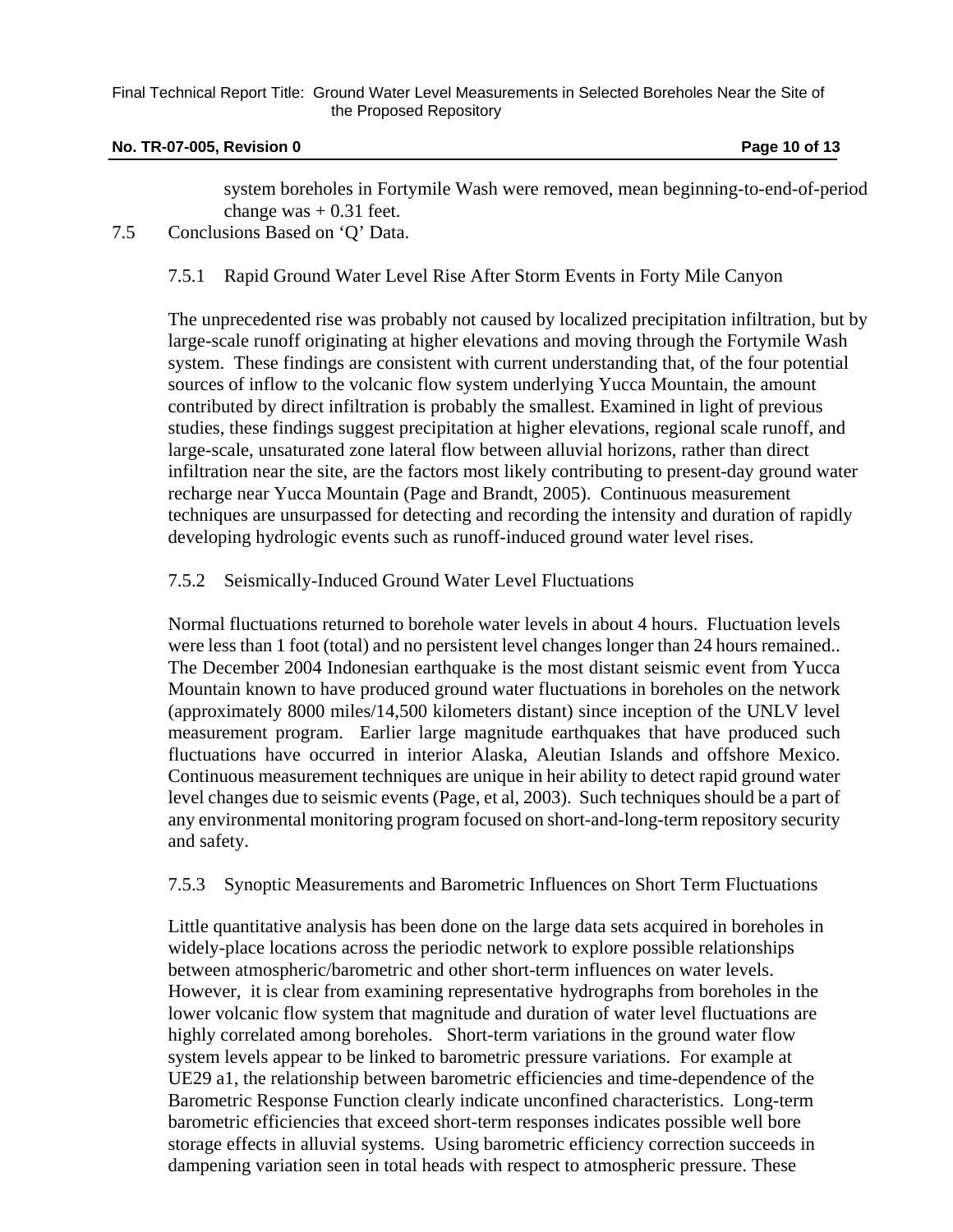#### **No. TR-07-005, Revision 0 Page 11 of 13 Page 11 of 13**

removal techniques may be useful for data analysis when assessing trends or responses to seismic events (Page and Brandt, 2006). A program of manually-acquired level data combined with continuous measurement techniques can provide near real time flowsystem behavior if properly planned and executed.

## 7.5.4 Long-Term Trend Analysis

The mean fluctuation range of quarterly-measured ground water levels in 29 Yucca Mountain boreholes in the volcanic, carbonate, and alluvial flow systems comprising the periodic network for the mid 2001 – late 2005 period was 2.52 feet. When the effects of the 2004 - 2005 precipitation-induced fluctuations in 3 alluvial system boreholes in Fortymile Wash are removed, mean fluctuation range was 1.33 feet. Mean beginning-to-end-of-period change of quarterly-measured ground water levels from all flow system wells from the 2nd Quarter 2001 to the 4th Quarter 2005 was  $+0.59$  feet. When the effects of the  $2004 - 2005$ precipitation-induced fluctuations in 3 alluvial system boreholes in Fortymile Wash were removed, mean beginning-to-end-of-period change was  $+ 0.31$  feet. These results suggest that long-term ground water levels in the volcanic flow system near Yucca Mountain are essentially stable, although short-term fluctuations occur through atmospheric/barometric influences and seismically-induced changes (Page and Brandt, 2006). Regional-scale surface runoff from higher elevations also may affect ground water levels in boreholes that monitor alluvial systems.

## 8.0 INPUTS AND REFERENCES

## 8.1 Data Tracking Numbers and Files

Table 2 summarizes Data Tracking Numbers and specific data files used for preparation and analysis of data presented in Figures 1, 2, and 3.

|               | Ful Data Oscu in Figures 1, 2, and 5 |                                                                      |                                                                                                                                        |  |  |  |  |
|---------------|--------------------------------------|----------------------------------------------------------------------|----------------------------------------------------------------------------------------------------------------------------------------|--|--|--|--|
| <b>Figure</b> | <b>DTN</b>                           | <b>File Name</b>                                                     | <b>Title</b>                                                                                                                           |  |  |  |  |
| 1             | MO0605UCC005SP.003                   | 29a1 2005.xls                                                        | Ground Water Level Measurements from<br>Boreholes Near the Site of the Proposed<br>Repository: 1st, 2nd, 3rd, and 4th Quarters<br>2005 |  |  |  |  |
| 1             | MO0604UCC007AB.003                   | $401 - 407$ x s<br>$409 - 415$ x s<br>$417 - 419$ .xls<br>$421$ x ls | Yucca Mountain Precipitation Data collected<br>from 01/01/2005 through 12/31/2005.                                                     |  |  |  |  |
| 2             | MO0605UCC005SP.003                   | H04 Lower_2005.xls                                                   | Ground Water Level Measurements from<br>Boreholes Near the Site of the Proposed<br>Repository: 1st, 2nd, 3rd, and 4th Quarters<br>2005 |  |  |  |  |
| 3             | MO0605UCC005SP.003                   | $H06$ Upper $_2005$ .xls<br>WT10 2005.xls                            | Ground Water Level Measurements from<br>Boreholes Near the Site of the Proposed<br>Repository:1st, 2nd, 3rd, 4th Quarters 2005.        |  |  |  |  |

**Table 2. List of Data Tracking Numbers (DTN) For Data Used in Figures 1, 2, and 3**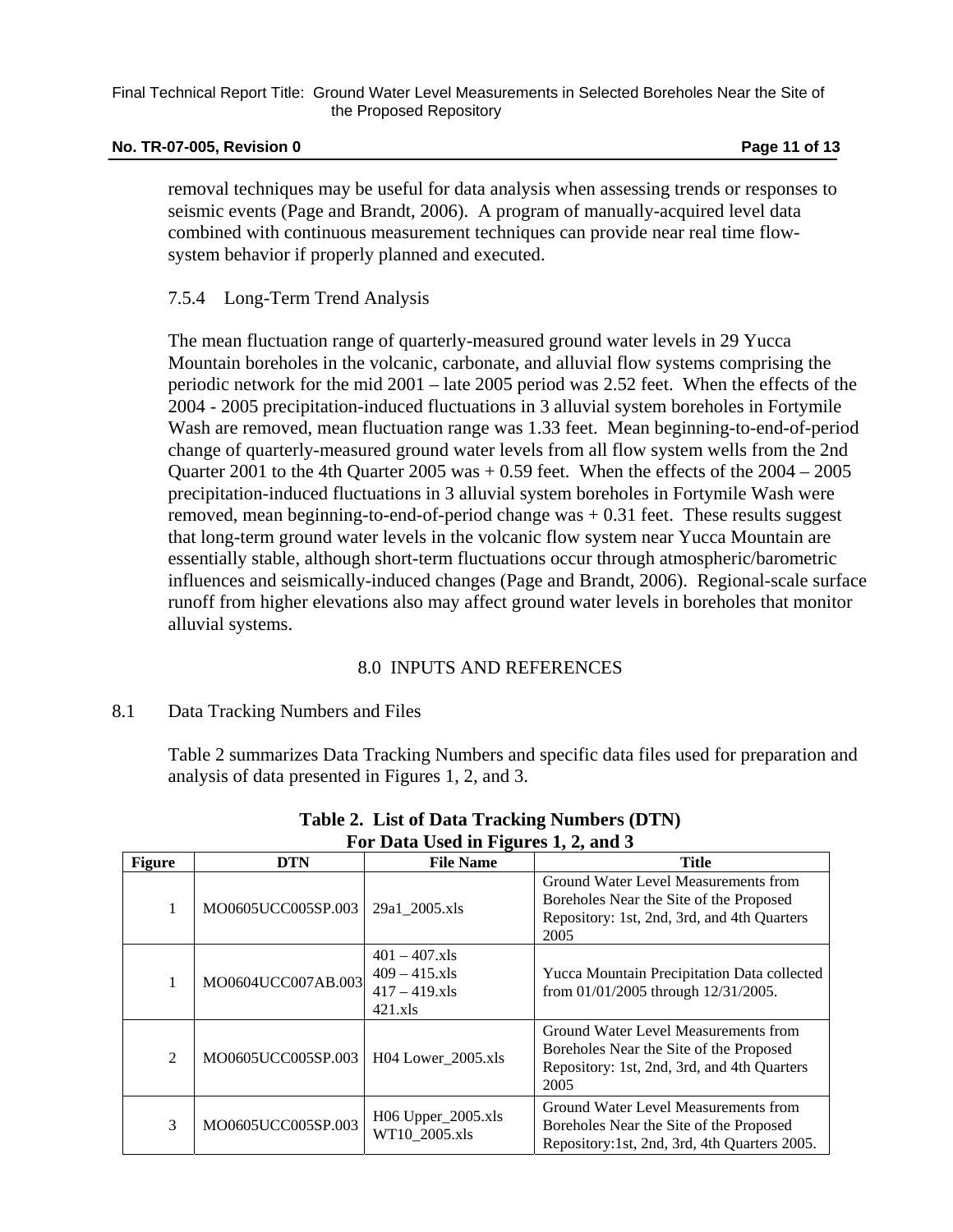#### **No. TR-07-005, Revision 0 Page 12 of 13 Page 12 of 13**

#### 8.2 Cited References

Page, S. and A. Brandt, 2005. "*Rapid Ground Water Level Rise Near Yucca Mountain Following Storm Events: Localized Infiltration or Regional Runoff?"*, Las Vegas, Nevada: University of Nevada, Las Vegas, Harry Reid Center for Environmental Studies. Poster presented at Annual Devil's Hole Conference, Death Valley, CA, May 2005. MOL.20071128.0278-.0279

Page, S., K. Stetzenbach, and A. Brandt, 2003. *"Monitoring Small Ground Water Level Fluctuations In Yucca Mountain Wells Caused by Distant Earthquakes"*, Las Vegas, Nevada: University of Nevada, Las Vegas, Harry Reid Center for Environmental Studies. Poster presented at Annual Devil's Hole Conference, Death Valley, CA, May 2003. MOL.20071128.0278-.0279

Page, S. and A. Brandt, 2006. *"Ground Water Level Trends in Yucca Mountain Boreholes: 2001- 2005 - With Barometric Effects Case Study"*, Las Vegas, Nevada: University of Nevada, Las Vegas, Harry Reid Center for Environmental Studies. Poster presented at Annual Devil's Hole Conference, Death Valley, CA, May 2006. MOL.20071128.0278-.0279

## 9.0 SOFTWARE

#### 9.1 Commercial Off-the-Shelf Software

The commercial off-the-shelf software (COTS) identified in Table 3 is integral to the operations and maintenance of the In-Situ, Inc. miniTROLL® Professional and LevelTROLL® model digital temperature-pressure sensors. This software has not been developed or modified and is controlled by calibrations.

| <b>Software</b><br><b>Name</b> | Version                    | <b>Description</b>                                                                                                                                                                                 |
|--------------------------------|----------------------------|----------------------------------------------------------------------------------------------------------------------------------------------------------------------------------------------------|
| Win-Situ $^{\circ}$ 5          | 5.510.0<br>SP <sub>2</sub> | In-Situ, Inc. (vendor-supplied) instrument control and data<br>management software used for standard PC interface with<br>LevelTROLL <sup>®</sup> digital temperature-pressure sensors             |
| Win-Situ®<br>Mobile            | 5.2.0.2                    | In-Situ, Inc. (vendor-supplied) mobile instrument control<br>and data management software used for hand held PDA<br>interface with LevelTROLL <sup>®</sup> digital temperature-pressure<br>sensors |
| Win-Situ® 4                    | 4.2.1                      | In-Situ, Inc. (vendor-supplied) instrument control and data<br>management software used for standard PC interface with<br>miniTROLL <sup>®</sup> digital temperature-pressure sensors              |
| Pocket-Situ 4                  | 4.57.0.0                   | In-Situ, Inc. (vendor-supplied) mobile instrument control<br>and data management software used for hand held PDA<br>interface with miniTROLL <sup>®</sup> digital temperature-pressure<br>sensors  |

Table 3. Measurement and Test Equipment Software Description